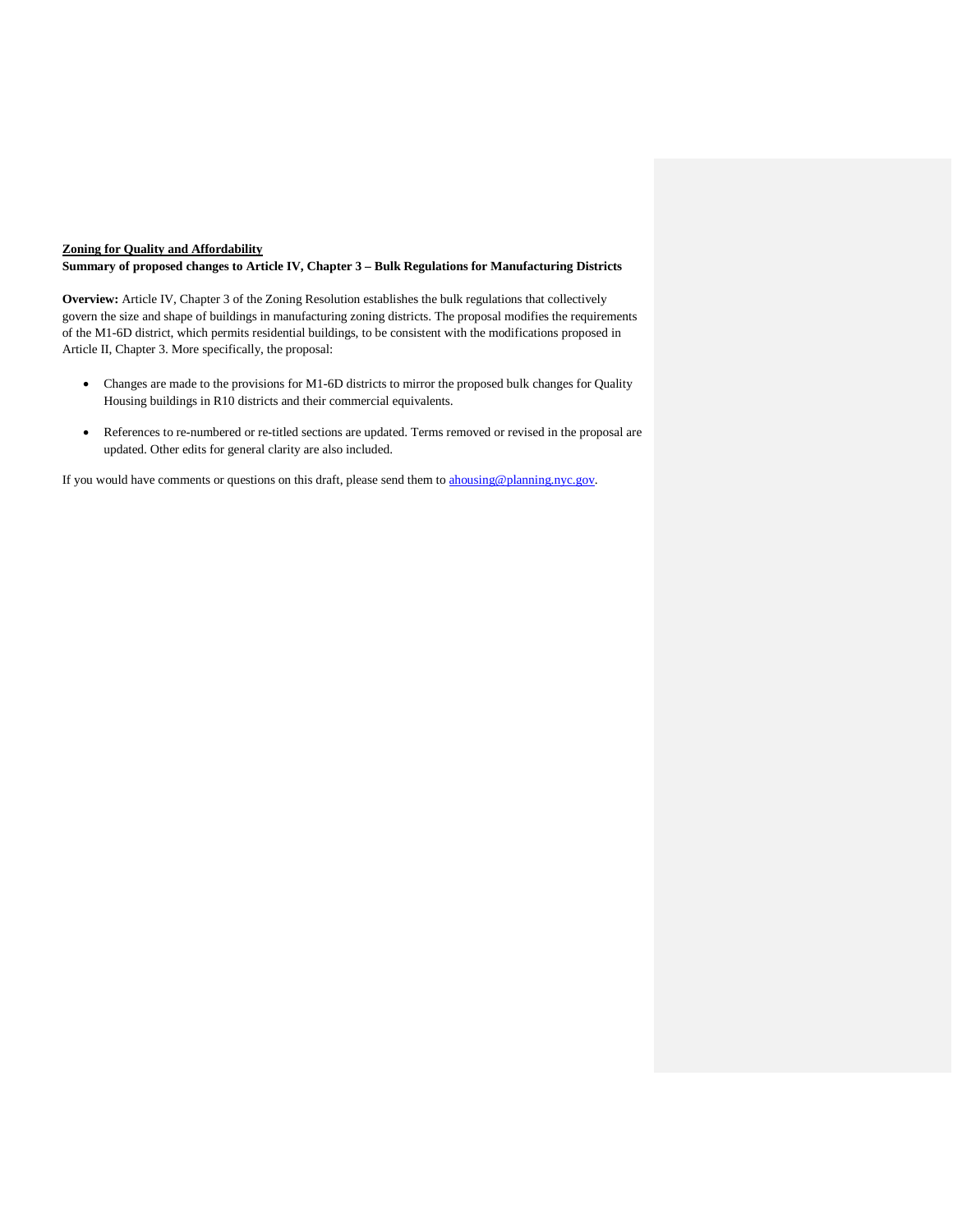Matter in underline is new, to be added; Matter in strikeout is to be deleted; Matter within  $#$  # is defined in Section 12-10; \* \* \* indicates where unchanged text appears in the Zoning Resolution

# **Article IV - Manufacturing District Regulations**

**Chapter 3 Bulk Regulations**

**43-60 SUPPLEMENTARY REGULATIONS**

**43-62 Bulk Regulations in M1-6D Districts**

# **43-621**

### **Floor area regulations in M1-6D Districts**

(a) The maximum #floor area ratio# for #zoning lots# shall be 10.0, and no #floor area# bonuses shall apply, except as modified for #Inclusionary Housing designated areas, as set forth in paragraph (b) of this Section.

\* \* \*

\* \* \*

(b) In #Inclusionary Housing designated areas#

For M1-6D Districts mapped within an #Inclusionary Housing designated area#, the provisions of Section 23-90 (INCLUSIONARY HOUSING) applicable to R10 Districts without a letter suffix shall apply, as modified in this Section:

- (1) for #zoning lots# that do not contain #residences#, the maximum #floor area ratio# shall be 10.0; and
- (2) the maximum base #floor area ratio# for #zoning lots# containing #residences# shall be 9.0 plus an amount equal to 0.25 times the non-#residential floor area ratio# provided on the #zoning lot#, up to 10.0. Such #floor area ratio# may be increased to a maximum of 12.0 only through the

**Commented [DCP1]:** Updating for clarity.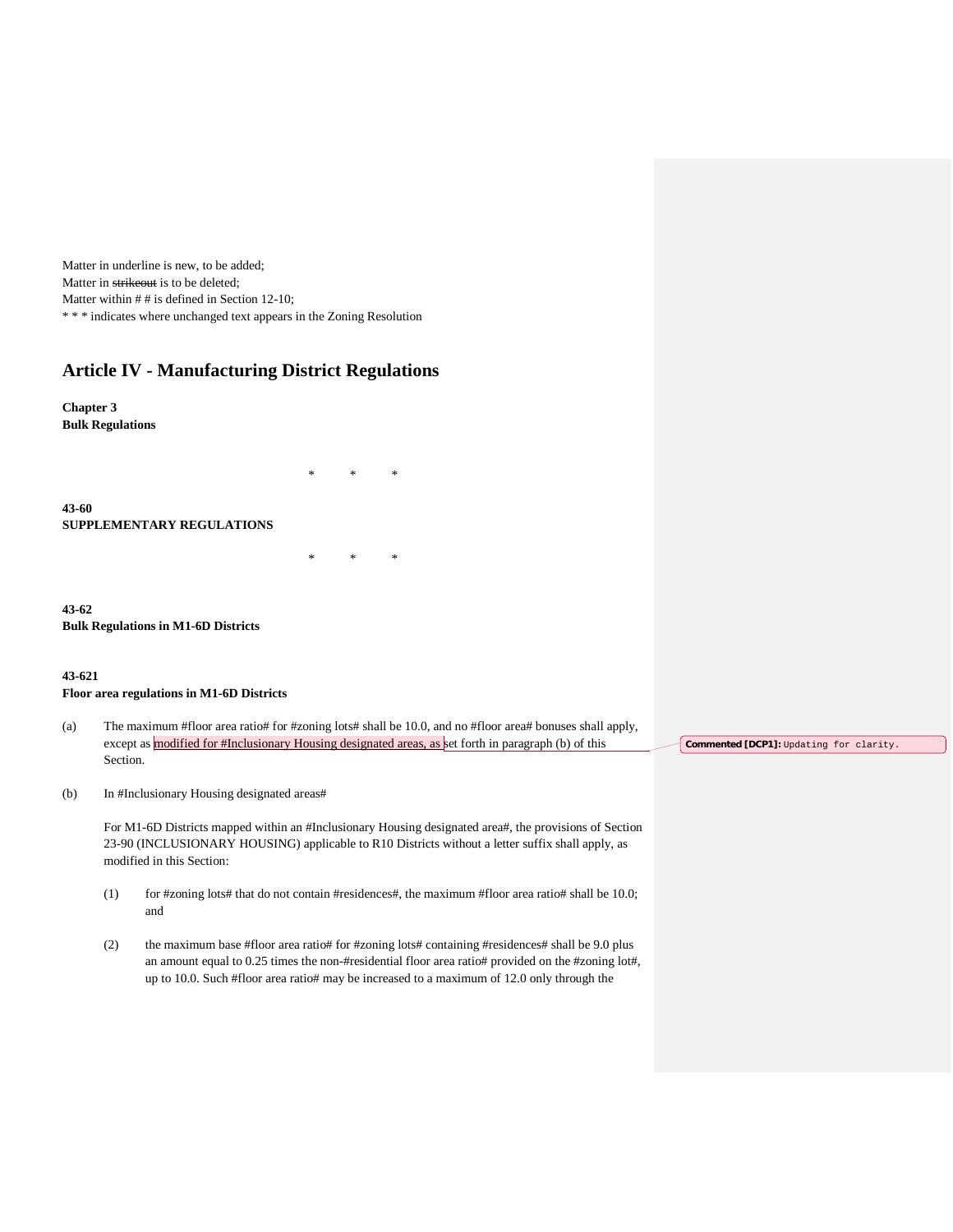provision of #affordable housing#, pursuant to Section 23-90, inclusive.

# **43-623 Density in M1-6D Districts**

The provisions of 35-40 (APPLICABILITY OF DENSITY REGULATIONS TO MIXED BUILDINGS) shall apply. The applicable factor shall be 790 680.

\* \* \*

# **43-624 Height and setback in M1-6D Districts**

In M1-6D Districts, the height and setback provisions of this Section shall apply to all #buildings#.

- (a) Rooftop regulations
	- (1) Permitted obstructions

The provisions of Section 33-42 shall apply to all #buildings#, except that elevator or stair bulkheads, roof water tanks, cooling towers or other mechanical equipment (including enclosures) may penetrate a maximum height limit or #sky exposure plane#, provided that either the product, in square feet, of the #aggregate width of street walls# of such obstructions facing each #street# frontage, times their average height, in feet, shall not exceed a figure equal to eight times the width, in feet, of the #street wall# of the #building# facing such frontage; or provided that the #lot coverage# of all such obstructions does not exceed 20 percent of the #lot coverage# of the #building#, and the height of all such obstructions does not exceed 40 feet.

In addition, on #narrow streets#, a maximum base height or #sky exposure plane# may be penetrated, as follows:

(i) Structural columns

Structural columns may penetrate a maximum height limit or #sky exposure plane#, provided that such columns are one story or less in height, have a #street wall# no greater than 30 inches in width, and are spaced not less than 15 feet on center.

(ii) Dormers

(a) On any #street# frontage, dormers may be provided in accordance with the provisions of paragraph (c) of Section 23-621 (Permitted obstructions in certain districts). the aggregate width of all dormers at the maximum base height shall not exceed 60

**Commented [DCP2]:** Updating to reflect proposed density factor for R10 districts.

**Commented [DCP3]:** Updating to allow permitted obstructions for sites on wide streets.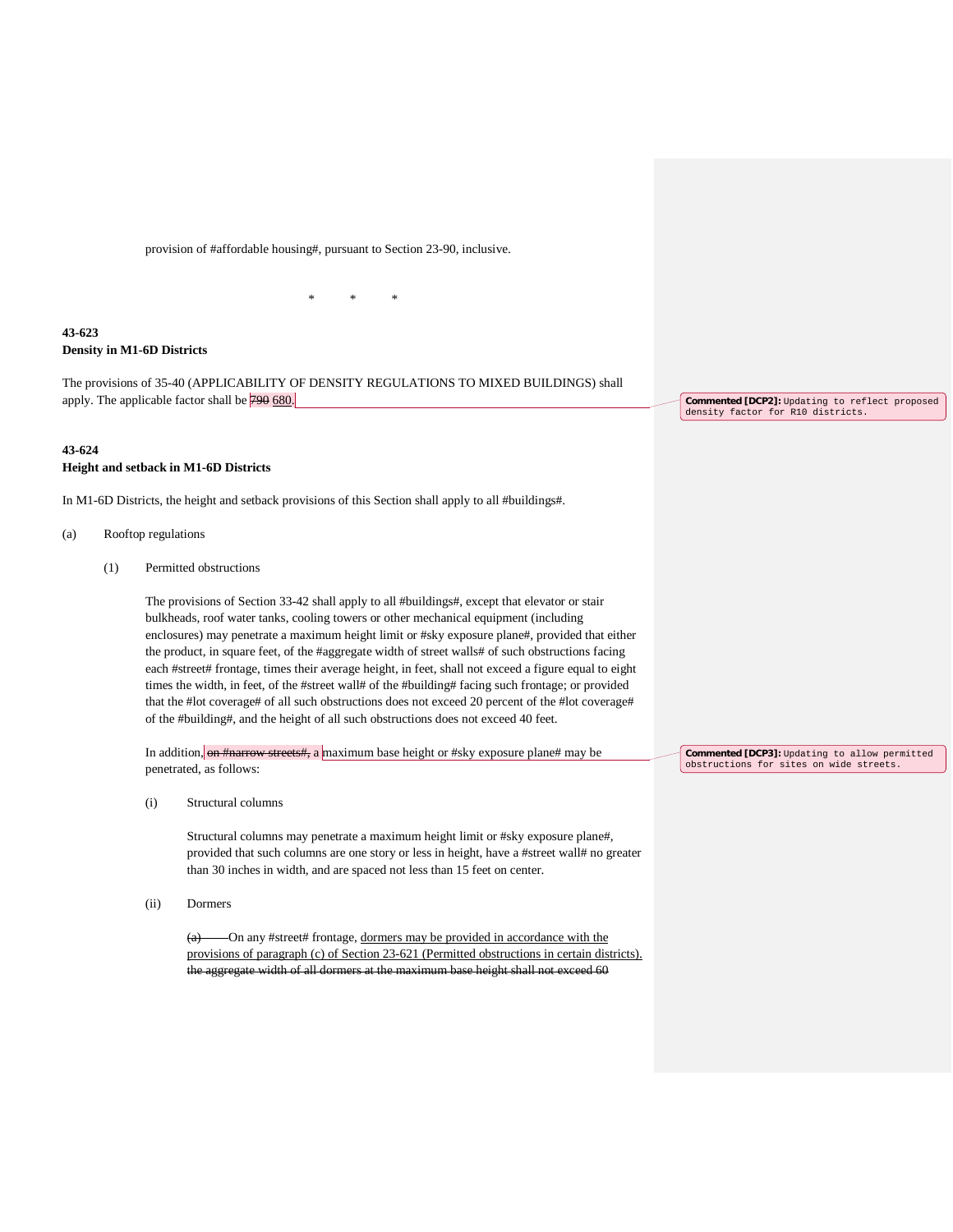percent of the length of the #street wall# of the highest #story# entirely below the For each foot of height above the aggregate width of all such dormers shall be decreased by one percent of the #street wall# width of the highest #story# entirely below the maximum base height.

The aggregate width of dormers at the maximum base height facing the #rear yard line# or #rear yard equivalent# shall not exceed 60 percent of the length of the wall of the #building# facing a #rear yard line# at the highest #story# entirely below the maximum base height. For each foot of height above the maximum base height, the aggregate width of all such rear dormers shall be decreased by one percent of the width of the #building# wall facing the #rear lot line#, at the level of the highest #story# entirely below the maximum base height.

Where two rear setbacks are provided as set forth in paragraph (b)(3)(ii) of this Section, the aggregate width of rear dormers, measured separately within each setback, shall not exceed 60 percent of the length of #building# wall facing a #rear yard line# at the highest #story# entirely below each rear setback. For each foot of height that a dormer is above the level of a setback, the aggregate width of dormers within such setback shall be decreased by one percent of the width of the highest #story# entirely below such setback.

In the case of a #through lot# on which a #rear yard equivalent# is provided, the requirements of this Section shall apply as if such #rear yard equivalent# were two adjoining #r

### (2) Screening requirements for mechanical equipment

For all #developments# and #enlargements#, and #conversions# of #non-residential buildings# to #residences#, all mechanical equipment located on any roof of a #building or other structure# shall be fully screened on all sides. However, no such screening requirements shall apply to water tanks.

# (b) Height and setback

# (1) #Street wall# location

The #street wall# shall be located on the #street line# and extend along the entire #street# frontage of the #zoning lot# up to at least the minimum base height specified in paragraph (b)(2) of this Section. On the ground floor, recesses shall be permitted where required to provide access to the #building#, provided such recesses do not exceed three feet in depth as measured from the #street line#.

Above the level of the second #story#, up to 30 percent of the #aggregate width of street walls# may be recessed beyond the #street line#. However, no recesses shall be permitted within 20 feet **Commented [DCP4]:** Removing rear yard dormer provisions since proposal removes rear yard setback requirement below in (b)(3).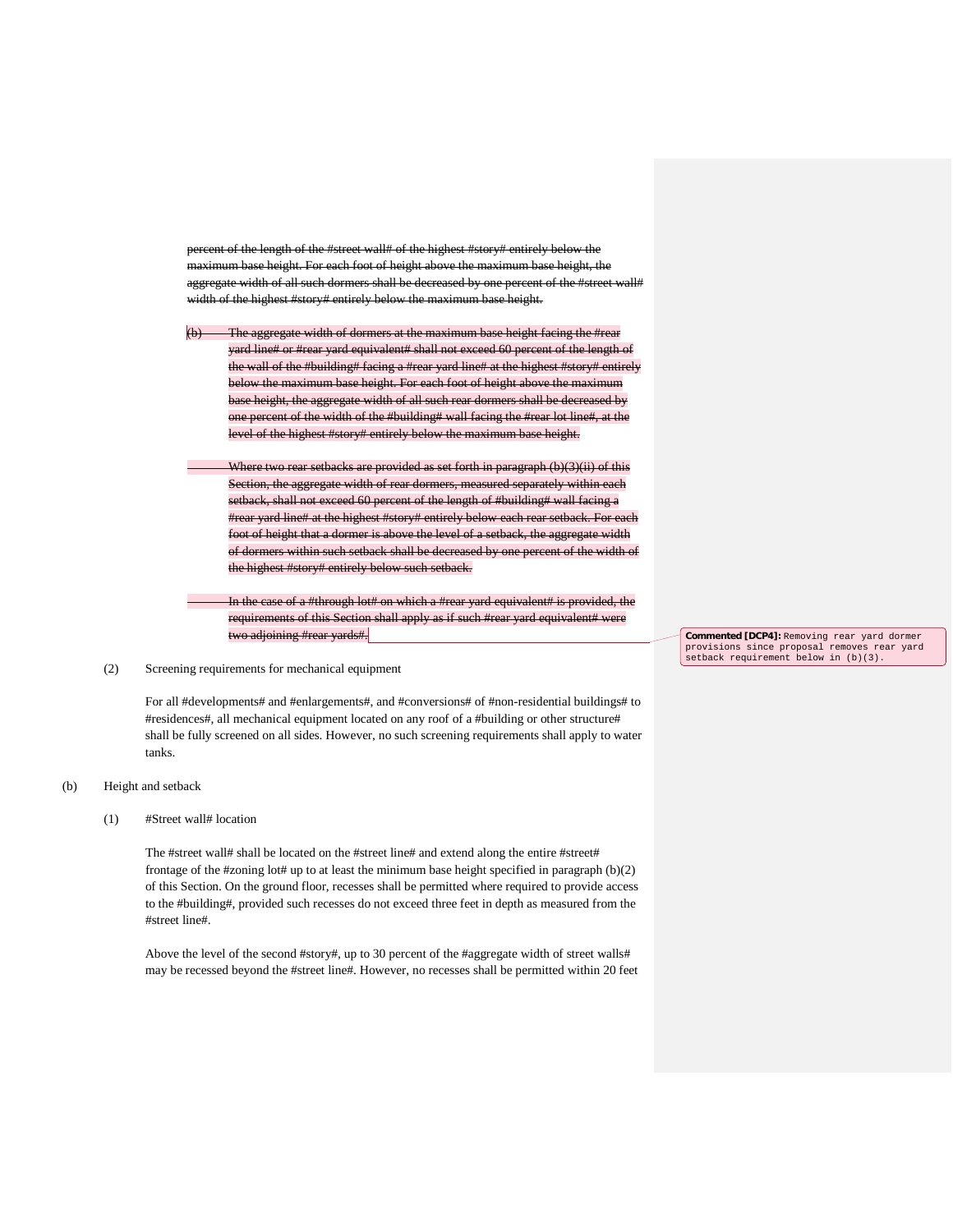of an adjacent #building# and within 30 feet of the intersection of two #street lines#.

#### (2) Base height

|     | (i)                                              | Along #wide streets#                                                                                                                                                                                                                                                                                                                                                                                                                       | <b>Commented [DCP5]:</b> Updating base height rules<br>for wide streets to reflect proposal for<br>Quality Housing buildings in R10 districts. |
|-----|--------------------------------------------------|--------------------------------------------------------------------------------------------------------------------------------------------------------------------------------------------------------------------------------------------------------------------------------------------------------------------------------------------------------------------------------------------------------------------------------------------|------------------------------------------------------------------------------------------------------------------------------------------------|
|     |                                                  | On #wide streets#, and on #narrow streets# within 50 feet of their intersection with a<br>#wide street#, the #street wall# of a #building# shall rise without setback to a minimum<br>base height of 125 feet and, and may rise to a maximum base height of 155 450 feet.                                                                                                                                                                  |                                                                                                                                                |
|     | (ii)                                             | Along #narrow street#                                                                                                                                                                                                                                                                                                                                                                                                                      | Commented [DCP6]: Updating base height rules<br>for narrow streets to reflect proposal for                                                     |
|     |                                                  | On #narrow streets#, beyond 50 feet of their intersection with a #wide street#, the #street<br>wall# of a #building# shall rise without setback to a minimum base height of 85 feet, and<br>may rise to and a maximum base height of 135 125 feet. However, for #buildings#<br>providing #affordable housing# pursuant to the provisions of Section 23-90, inclusive,<br>the maximum base height may be increased to a height of 155 feet. | Quality Housing buildings in R10 districts.                                                                                                    |
|     |                                                  | As an alternative, the minimum and maximum base heights applicable to a #wide street#<br>may apply along a #narrow street# to a distance of 100 feet from a #wide street#.                                                                                                                                                                                                                                                                 |                                                                                                                                                |
| (3) | Required setbacks and maximum #building# heights |                                                                                                                                                                                                                                                                                                                                                                                                                                            |                                                                                                                                                |
|     | (i)                                              | Along #wide streets#                                                                                                                                                                                                                                                                                                                                                                                                                       |                                                                                                                                                |
|     |                                                  |                                                                                                                                                                                                                                                                                                                                                                                                                                            |                                                                                                                                                |

The provisions of this paragraph, (b)(3)(i), shall apply to For #buildings#, or portions thereof, located on #wide streets# and on #narrow streets# within 100 feet of a #wide street#., Tthe portion of such #building# above a height of  $155\,150$  feet shall be set back from the #street wall# of the #building# at least 10 feet along a #wide street# and at least 15 feet along a #narrow street#, except such dimensions may include the depth of any permitted recesses in the #street wall#. The maximum height of such #buildings# shall be 290 feet. In addition, the gross area of each of either the highest two or three #stories# of such #building# shall not exceed 80 percent of the gross area of the #story# directly below such highest two or three #stories#.

**Commented [DCP7]:** Updating setback location rules to reflect proposal for Quality Housing buildings in R10 districts.

**Commented [DCP8]:** Updating to clarify requirement.

#### (ii) Along #narrow streets#

The provisions of this paragraph, (b)(3)(ii), shall apply to For all #buildings#, or portions thereof, located on #narrow streets# beyond 100 feet of a #wide street#, . Nno portion of such #building or other structure# shall penetrate a #sky exposure plane# which begins at a height of 125 feet above the #narrow street line# and rises over the #zoning lot# with a slope of four feet of vertical distance for every foot of horizontal distance. The maximum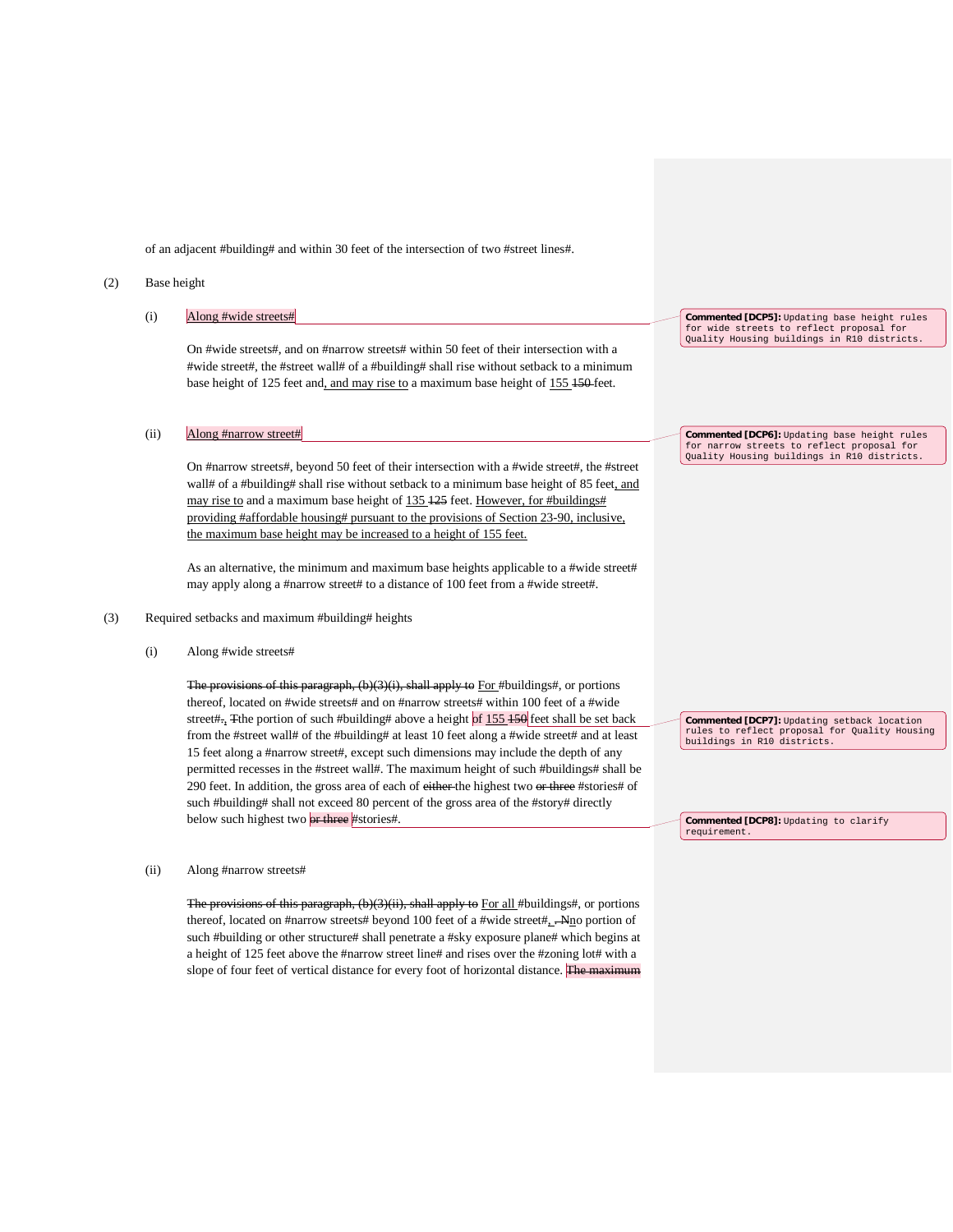#### height of such #buildings#, shall be 210 feet.

However, any portion of such #building or other structure# that is located beyond 15 feet of the #street line# may penetrate such #sky exposure plane#, provided such portion does not exceed a height of 210 feet, or, for #buildings# providing #affordable housing# pursuant to the provisions of Section 23-90, inclusive, or #affordable independent residences for seniors#, where at least 20 percent of the #floor area# of the #zoning lot# is allocated to such #use#, the maximum #building# height and maximum number of #stories# set forth in paragraph (a) of Section 23-664 for an R10 Districts. Separate maximum #building# heights are set forth within such Section for #developments# or #enlargements# with #qualifying ground floors# and for those with #non-qualifying ground floors#, as defined in Section 23-662. In addition, the gross area of each of the top two #stories# of a #building# may not be greater than 80 percent of the gross area of the #story# directly below such top two #stories#.

In addition, for #buildings# containing #residences#, no portion of such #building# exceeding a height of 125 feet shall be nearer to a #rear yard line# than ten feet. Alternatively, a pair of setbacks may be provided in accordance with the following:

- a setback of five feet from the #rear yard line# shall be provided betw height of 85 feet and 125 feet; and
- tback of ten feet from the #rear yard line# shall be provided between a height of 125 and 165 feet.

However the heights of such setbacks shall be vertically equidistant from a height of 125 feet.

In the case of a #through lot# on which a #rear yard equivalent# is provided, the requirements of this Section shall apply as if such #rear yard equivalent# w adjoining #rear yards#.

### (4) Maximum length of #building# wall

The maximum length of any #story# located entirely above a height of 150 feet shall not exceed 150 feet. Such length shall be measured in plan view by inscribing within a rectangle the outermost walls at the level of each #story# entirely above a level of 150 feet.

#### **43-625**

#### **Yard regulations in M1-6D Districts**

In M1-6D Districts, the provisions of Section 43-20 (YARD REGULATIONS) shall apply, except that #residential# portions of a #building# shall provide a #rear yard# with a minimum depth of 30 feet at any level

**Commented [DCP9]:** Removing erroneous provision for clarity. Maximum height is listed in next paragraph.

**Commented [DCP10]:** Removing rear yard setback requirement to reflect proposal for Quality Housing buildings in R10 districts.